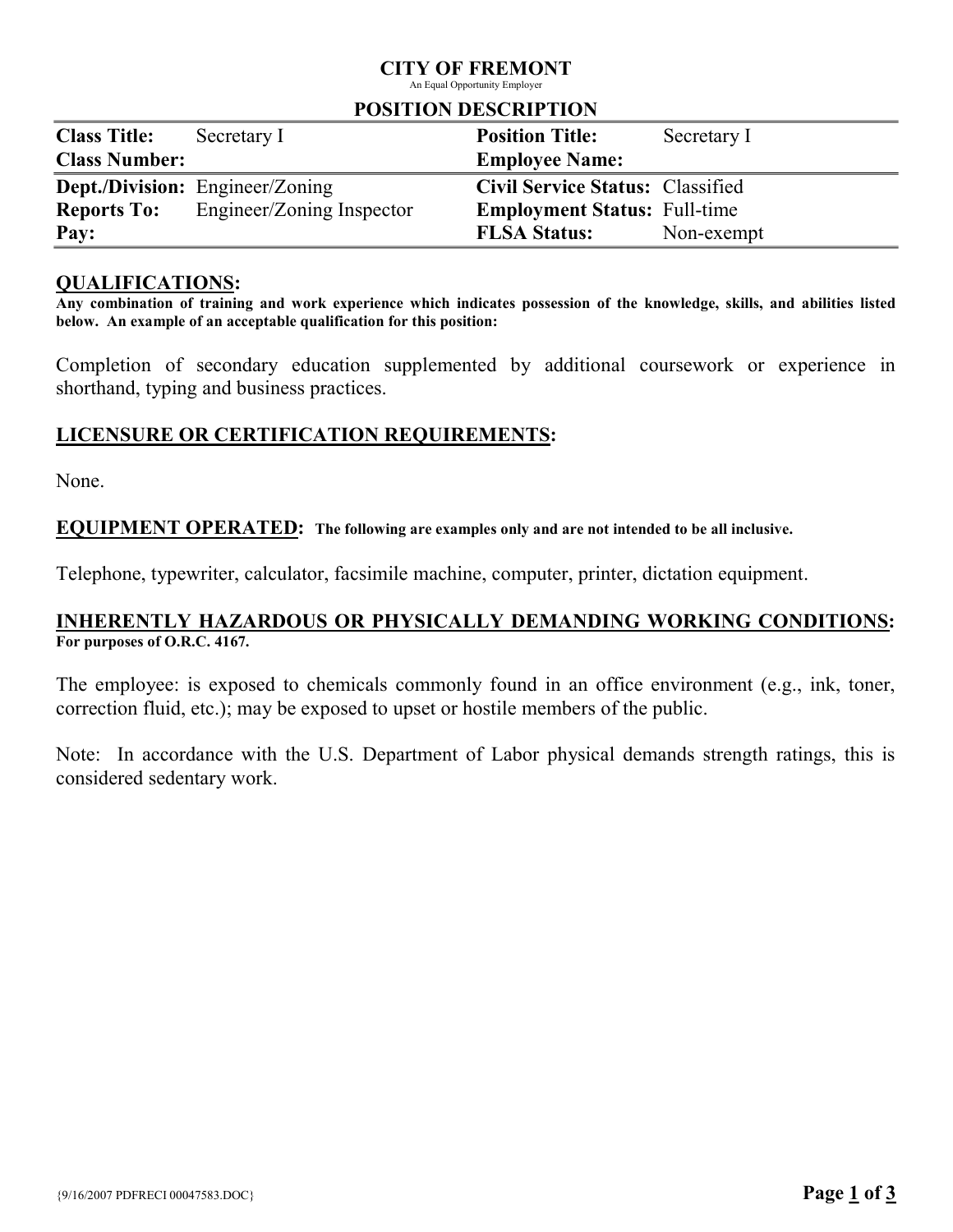# CITY OF FREMONT

An Equal Opportunity Employer

### POSITION DESCRIPTION

Class Title: Secretary I Position Title: Secretary I Class Number: Employee Name:

# JOB DESCRIPTION AND WORKER CHARACTERISTICS:

JOB DUTIES in order of importance

## ESSENTIAL FUNCTIONS OF THE POSITION: For purposes of 42 USC 12101.

- 1. Screens telephone calls and incoming mail; answers complaints; makes appointments for administration; notifies administration of appointments made or other matters of importance.
- 2. Prepares replies to correspondence from brief dictated notes or on own initiative; takes and transcribes difficult dictated material; prepares correspondence, interoffice forms, requisitions and related papers.
- 3. Files office correspondence and records; collects and compiles information on miscellaneous projects.
- 4. Types complex statistical and other reports; prepares requisitions, vouchers, budget forms and other data; issues various permits and licenses.
- 5. Demonstrates regular and predictable attendance.
- 6. Meets all job safety requirements and all applicable OSHA safety standards that pertain to essential functions.

# OTHER DUTIES AND RESPONSIBILITIES:

- 1. Attends meetings, seminars and training sessions.
- 2. Performs other duties as required.

# MINIMUM ACCEPTABLE CHARACTERISTICS: (\*indicates developed after employment).

Knowledge of: modern office practices and procedures; business English, spelling, commercial arithmetic; City government operations; records preparation and management.

Skill in: transcribing dictation; operation and care of office equipment; typing; word processing.

Ability to: communicate effectively; maintain effective working relations with other employees and the general public; work with considerable independence; apply principles to solve practical, everyday problems; prepare accurate documentation; understand a variety of written and verbal communications;